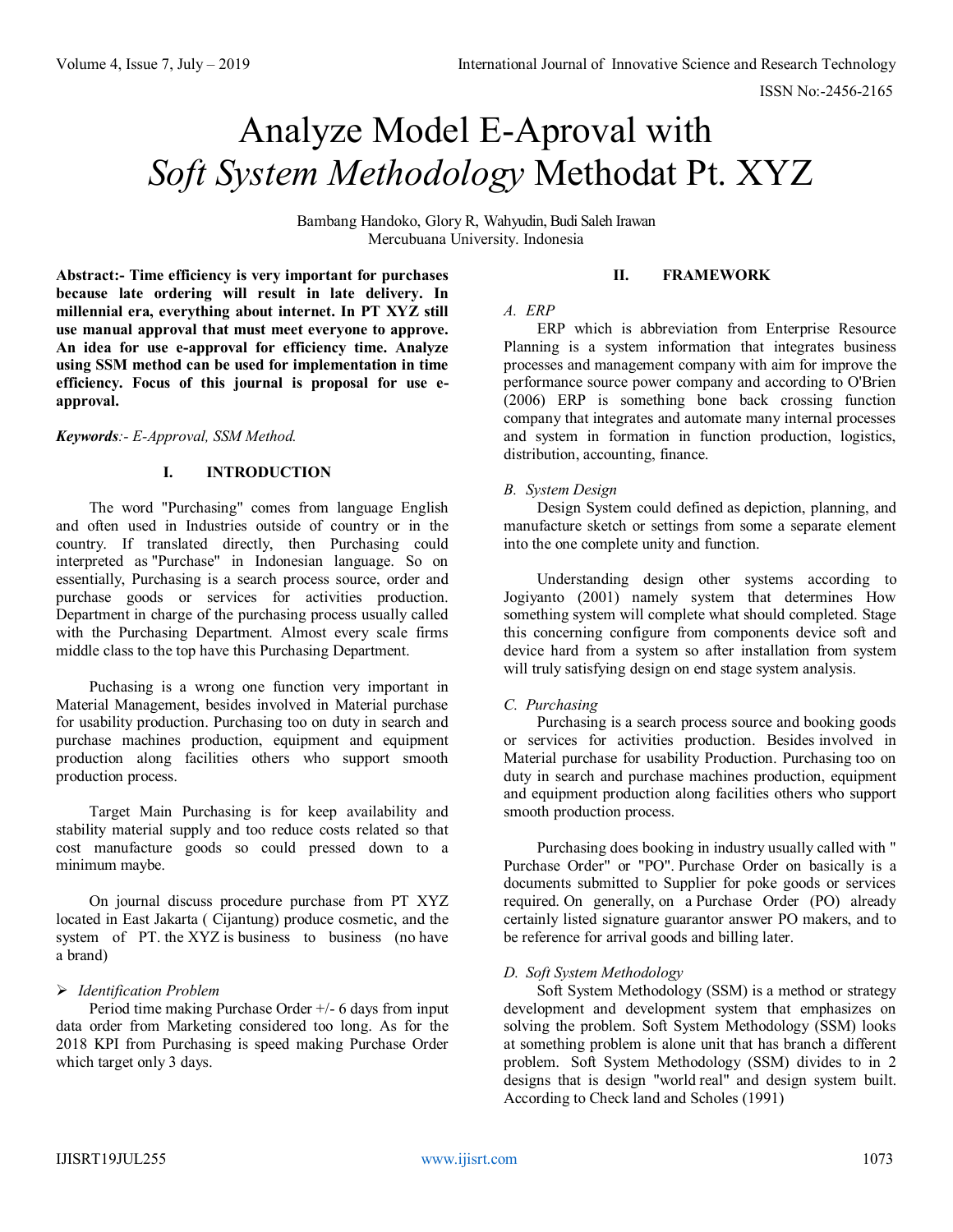Step for SSM Analyze is below:



*Soft System Methodology (SSM)*

*Stage 1. Recognize Situation Problem not structured (Situation considered problematic)*

Difficulty demand approval purchase goods because should come to the relevant department and management in directly with one the same paper.

| <b>Request for Approval</b> |                |                                                          |                    |                       |                        |                        |                           |  |  |
|-----------------------------|----------------|----------------------------------------------------------|--------------------|-----------------------|------------------------|------------------------|---------------------------|--|--|
| Team                        | <b>PROCURE</b> | Person in Charge                                         |                    | Date Of Request       | $2018 - 11 - 14$       | Date of Implementation | $2018 - 11 - 14$          |  |  |
| Request&Review              |                | Prepared By                                              | Reviewed I By      | <b>Reviewed II By</b> | <b>Reviewed III By</b> | <b>Reviewed IV By</b>  | <b>Reviewed V By</b>      |  |  |
|                             |                | <b>Purchasing Staff</b>                                  |                    |                       |                        |                        |                           |  |  |
| C.C&Approval                |                | C.C I By                                                 | C.C II By          | C.C III By            | Approved I By          | Approved II By         | Approved III By           |  |  |
|                             |                | <b>Marketing Staff</b>                                   | <b>PPIC Leader</b> | <b>Finance Leader</b> | <b>General Manager</b> | <b>Factory Manager</b> | <b>President Director</b> |  |  |
| Recipient                   |                | accounting staff, purchasing staff, and production staff |                    |                       | Code Form              |                        |                           |  |  |
| Subject                     |                |                                                          |                    |                       | No. of Reg             | No of Purchase Request |                           |  |  |

Table 1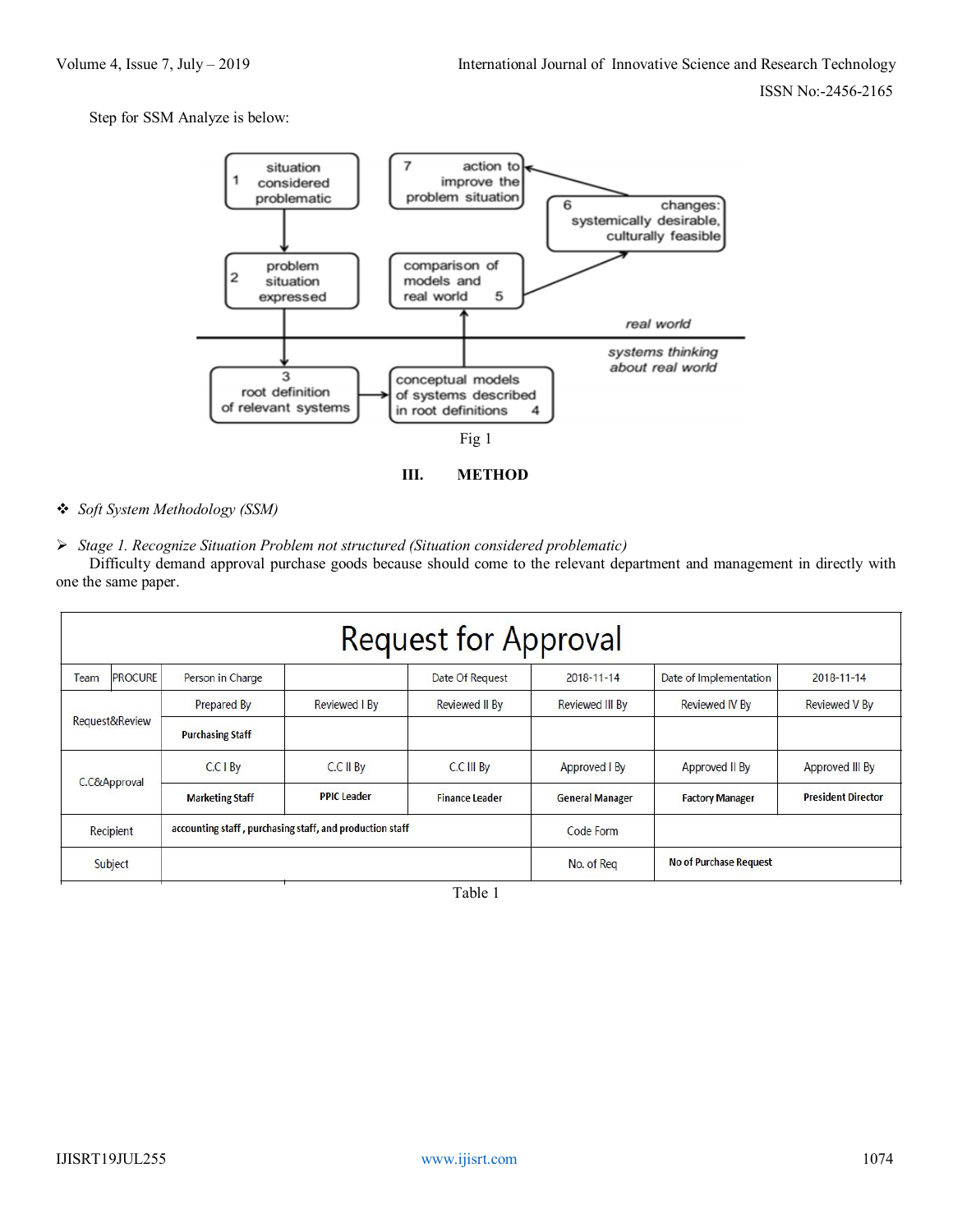*Step 2. Problem Situation Expressed*



*Step 3. Root Definition (RD) Of Relevant Systems*

| <b>CATWOE</b>              |                                                       |  |  |  |
|----------------------------|-------------------------------------------------------|--|--|--|
| C (Customers)              | Planner, Logistic, Finance, Management.               |  |  |  |
| A (Actor)                  | IT Team, Purchasing Staff                             |  |  |  |
| T (Transformation)         | A document with sign approval in 1 roles.             |  |  |  |
| W (Worldview)              | Speed for approval influence Purchase Order to vendor |  |  |  |
| $O (O$ wner)               | Management                                            |  |  |  |
| E(Environment Constraints) | Less paper, saving time                               |  |  |  |
| Table 2                    |                                                       |  |  |  |

Root cause: manual approval requests are needed +/ 5 day time, while time given for purchasing staff make only 3 Purchase Order day since input data needs (KPI Purchasing Dept. 2018 )

*Step 4. Conceptual Models Of Systems Described In Root Definitions*